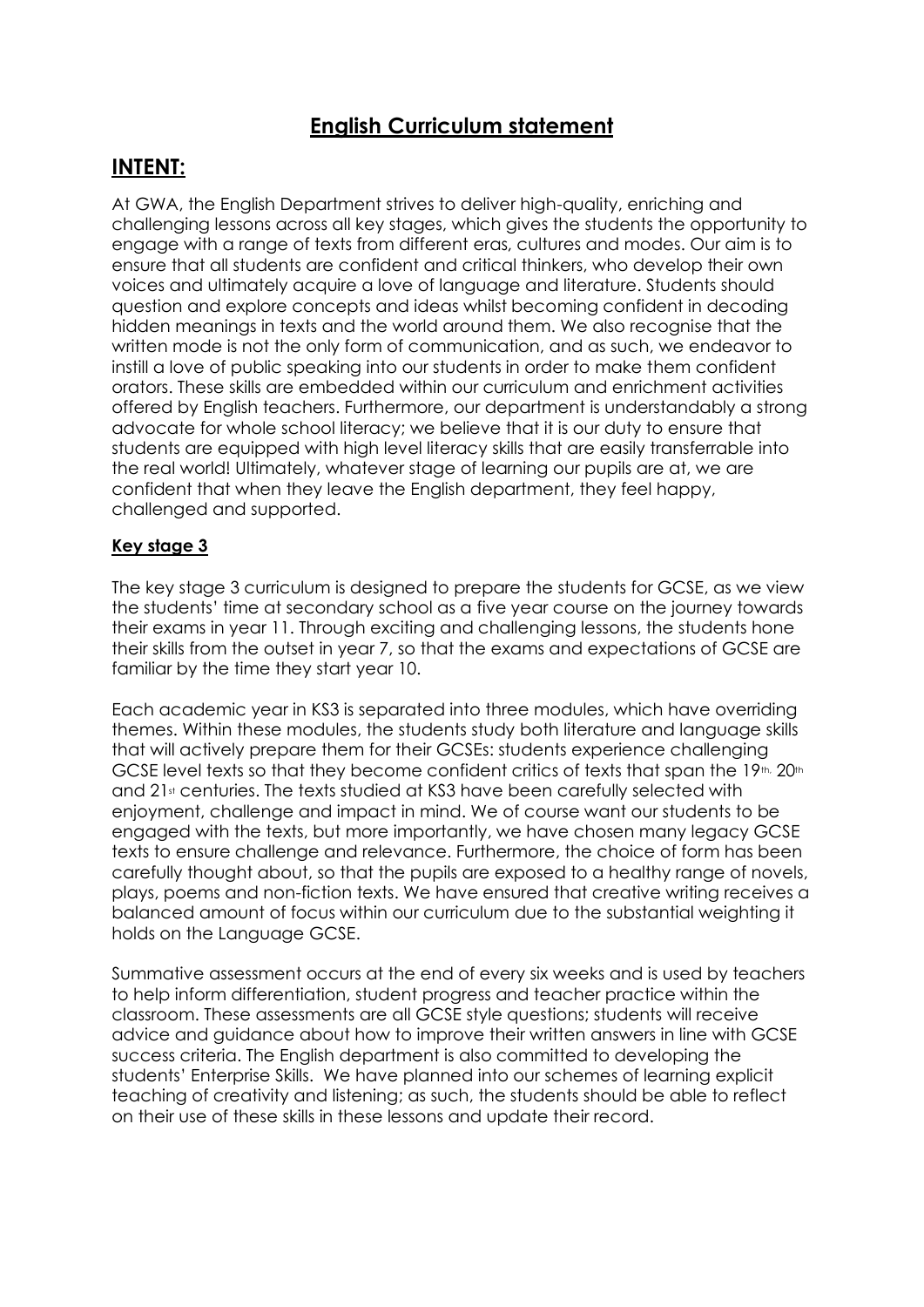#### **Key stage 4**

With the KS3 curriculum being designed with the GCSE exams in mind, this should make the transition from KS3-4 far easier for the students. The department has chosen AQA as the exam board, as this is where teacher experience lies, and the support and resources from this exam board are fantastic. The GCSE curriculum, like the KS3 modules, interweaves the skills and subjects of Language and Literature; Literature leads most of the modules, and language skills are taught within this to support the texts. There are explicit Language modules later in the curriculum (year 11) to consolidate Language paper skills, specifically understanding the exam assessment criteria and honing pupils' creative writing skills. Whilst the Language and Literature GCSEs are completely equitable in weighting and importance for the students, the premise for the decision to lead with literature is due to the shift in the English syllabus becoming far more knowledge based. Furthermore, we believe that this approach mirrors GWA's ethos as a passionate reading community: we love literature and endorse its ability to enrich students' lives.

We begin the GCSE course with the Modern text, as a way of introducing literature and immediately engaging our students. Our upper and middle ability students study 'Lord of the Flies', whilst our lower ability students study 'Blood Brothers'. This is a strategic move, which has been made as a department and comes from experience of our teachers who are also examiners. We believe that 'Blood Brothers' in length, themes and narrative is more accessible for our cohort of pupils who find English harder; we hope that the differentiation in the modern text will be evident in progress and attainment. We have also differentiated (by ability groups) the 19th century texts that will be studied: upper and middle sets study 'Jekyll and Hyde', whilst lower ability sets will learn 'A Christmas Carol'. This, again, was a strategic choice: the students will have already studied 'A Christmas Carol' in their year 8 Gothic module, so will be familiar with the narrative and characters. The 19th century texts are notoriously difficult to navigate, so by already having this prior knowledge, the teachers should be able to focus on deeper analysis and exam practice and ultimately, better progress will prevail. The other texts, poetry anthology and Shakespeare, will be the same for all ability groups, but will of course be differentiated accordingly.

The creation of schemes of Learning have been split between the department namely for professional development and to ensure variety and interest. As a result, teachers are taking responsibility for the scheme they have written and will be the department expert on this subject. All our schemes of learning recognise the challenge of knowledge recall and as such, dedicate a significant amount of learning time to knowledge recall and retrieval through low stake testing. This area of progress can be further explored in the impact section. Our drive with knowledge is further supported through our roll out and use of knowledge organisers - the students should already be familiar with this concept from their use of them in KS3.

As outlined in more detail in the impact section, students will be assessed three times over the course of six weeks: twice formatively and once summatively. Teachers will follow the assessment cycle to feedback.

We are confident that our GCSE syllabus will not only enrich our students' lives but will encourage and inspire them to continue their love of English onto A-level.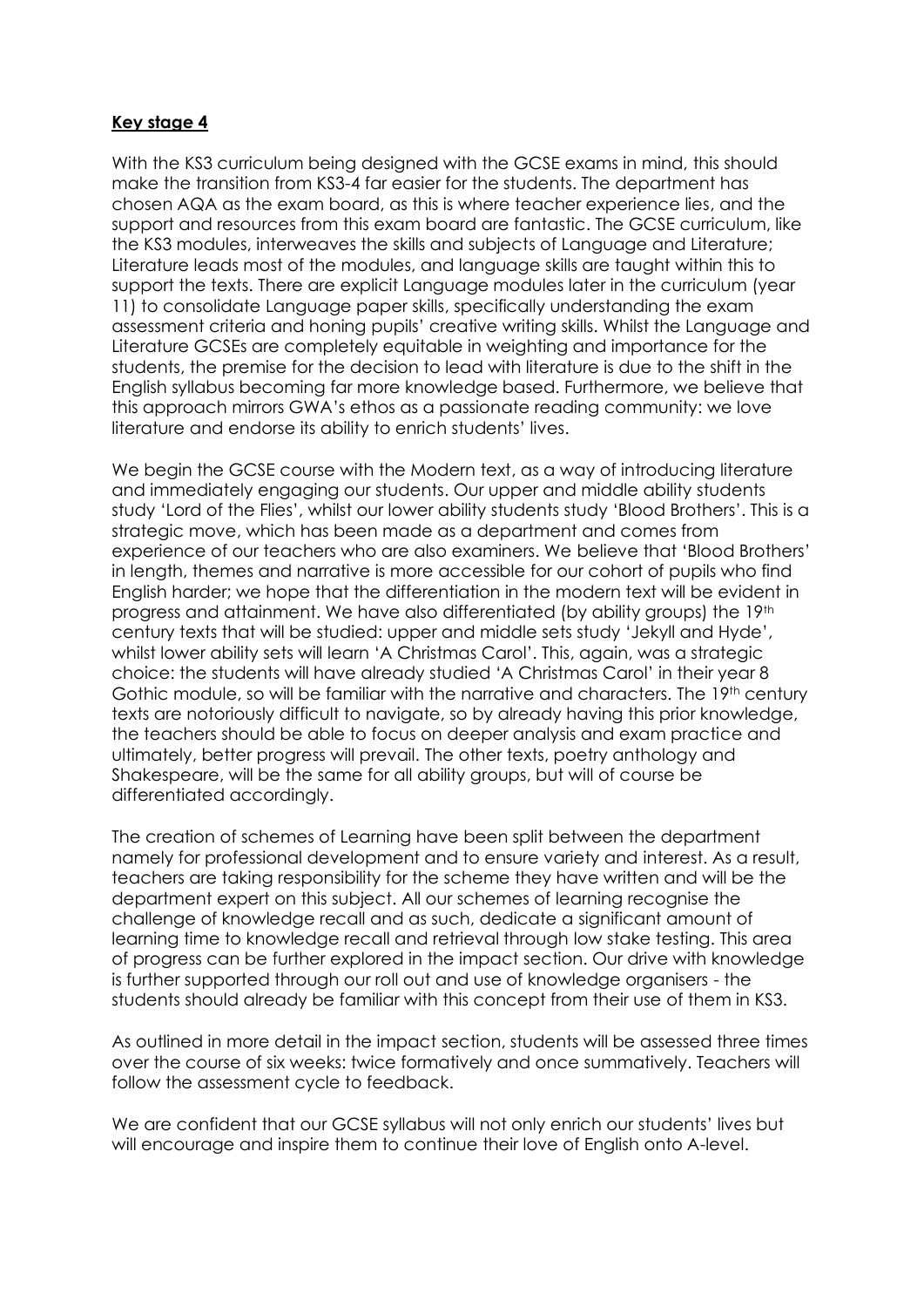### **Key stage 5**

Likewise, the A-level curriculums in both Language and Literature are challenging and ultimately prepare the students for higher education. Both A-levels follow the AQA exam board which are engaging and up-to date specifications that approach the reading and study of literature and language through the lens of genre and theory. Thus, encouraging the independent study of a range of texts within a shared context, giving logic and meaning to the way that texts and language are grouped for study.

#### **Language**

The Language A-level endeavours to teach the students foundation in linguistics, whilst also ensuring that they understand change and development in the English language across hundreds of years. As such, the students will study: sociolinguistics, child language acquisition, meaning and representation in texts and language change.

The course structure is designed to help students transition smoothly from GCSE to Alevel, and whilst there aren't huge amounts of similarities in content between the two syllabuses, we endeavour to work around this by starting with a bridging module that looks at smaller text analysis and focus on learning and remembering the foundations of English Language: the frameworks.

The NEA includes two fantastic opportunities for the students to showcase their abilities and passion for the subject. The creative writing piece with commentary allows the students to display their understanding of different text types and their purpose, whilst also demonstrating their skills as writers. The Language investigation however, is an opportunity for the students to explore the areas of the subject that really interest them and to show off their skills in academic research. Whilst the premise for these NEAs is certainly independent study, we endeavour to clearly guide the students in finding the right approach and model the standard of academic work which is required.

#### **Literature**

For the Literature A-level, we have chosen AQA specification B, due to the solid grounding of literature study that it will provide the students. Specification B seemed more suitable for the demographic of students applying to GWA Sixth Form and should stand them with a good grounding if they wish to study Literature at university.

The course follows a thematic approach with Tragedy being the genre for the first year. Later, in year 13, we have chosen focus on element of crime writing, as we think these two focuses give the students a rounded approach to literature.

Similar to Language, the NEAs in Literature give the students an opportunity to independently explore elements of literature that they are interested in, whilst also developing their critical skills by understanding and applying literary theory. The NEA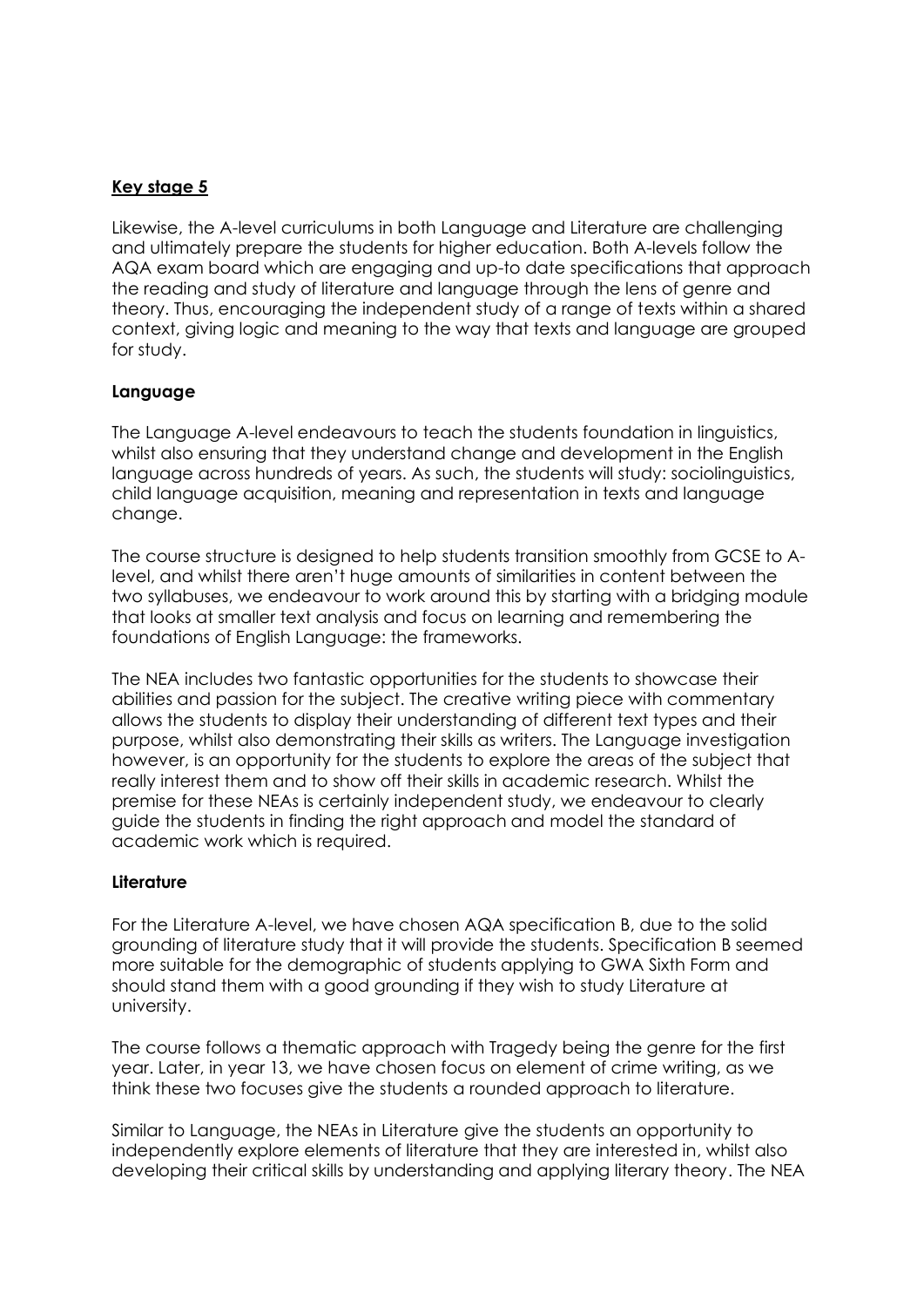is made up of two essays – one is based on a poetry anthology which the whole class learn together but then individually choose which poems to write about, whilst the other piece is based on a novel or drama of their choice. We discuss this aspect of the course from the outset in year 12, as we aim for students to be reading outside of the subject texts and choosing books that are from a recommended reading list. Whilst English Literature is a classic course that gives the students the foundations to access many different courses at universities, or positions in different industries, ultimately our ethos remains the same as it is in KS3. We love literature and we want our students to as well. By the end of year 13, we want our students to be confident literary critics who have the ability to read, comment on and challenge the many texts that shape the world around them.

# **IMPLEMENTATION:**

### **KS3**

| LONG TERM CURRICULUM OVERVIEW      |                                                                                                                                                                                                                                                                                                                                                                                                                                                                                                                   |                                        | <b>Subject: English</b>                                                                                                                                                                                                                                                                                                                                                                                                                                                                                                                                                                                                                                                                  |  |
|------------------------------------|-------------------------------------------------------------------------------------------------------------------------------------------------------------------------------------------------------------------------------------------------------------------------------------------------------------------------------------------------------------------------------------------------------------------------------------------------------------------------------------------------------------------|----------------------------------------|------------------------------------------------------------------------------------------------------------------------------------------------------------------------------------------------------------------------------------------------------------------------------------------------------------------------------------------------------------------------------------------------------------------------------------------------------------------------------------------------------------------------------------------------------------------------------------------------------------------------------------------------------------------------------------------|--|
| Year 7                             | <b>KS2 link</b>                                                                                                                                                                                                                                                                                                                                                                                                                                                                                                   | Topic(s)                               | <b>Content</b>                                                                                                                                                                                                                                                                                                                                                                                                                                                                                                                                                                                                                                                                           |  |
| <b>Term 1 - 2</b>                  | - read easily, fluently and with good<br>understanding<br>- develop the habit of reading widely and<br>often, for both pleasure and information<br>- acquire a wide vocabulary, an<br>understanding of grammar and knowledge<br>of linguistic<br>conventions for reading, writing and                                                                                                                                                                                                                             | Rebirth                                | Main texts: Wonder - R.J Palacio, <i>Midwinterblogd</i> – Marcus Sedgwick (higher ability)<br>Extracts: Frankenstein, Jane Eyre and Harry Potter<br>- Skill: Crafting of character - analysis and creative<br>- Writing: write the opening of a story describing your own outsider character<br>- Reading: essay on character change                                                                                                                                                                                                                                                                                                                                                     |  |
| Term $3 - 4$                       | spoken language<br>appreciate our rich and varied literary<br>heritage<br>- write clearly, accurately and coherently,<br>adapting their language and style in and<br>for a<br>range of contexts, purposes and                                                                                                                                                                                                                                                                                                     | Crime and<br>Punishment                | Extracts from Dickens, Sherlock Holmes stories, Lamb to the Slaughter, The Laboratory Non-fiction: Dickens, Biographies<br>- Plot structure for a crime text, comparing different forms and methods used<br>- Reading: Comparative essay on the presentation of the theme of Crime and punishment in poetry<br>- Writing (through Drama): using 'Lamb to the Slaughter' as inspiration for creative monologue                                                                                                                                                                                                                                                                            |  |
| Term $5 - 6$                       | <b>Audiences</b><br>- use discussion in order to learn: they<br>should be able to elaborate and explain<br>clearly<br>their understanding and ideas<br>are competent in the arts of speaking and<br>listening, making formal presentations,<br>demonstrating to others and participating<br>in debate                                                                                                                                                                                                             | Voyage and return                      | The Tempests - Shakespeare, Extracts: Bear Grylls, Touching the Void, Survival blogs<br>- Understanding the form of a play, exploring different non-fiction texts<br>- Writing: create own survival guide with commentary on how they have successfully written for purpose<br>- Reading: essay focused on beginning of play - structure                                                                                                                                                                                                                                                                                                                                                 |  |
| Year 8                             |                                                                                                                                                                                                                                                                                                                                                                                                                                                                                                                   | Topic(s)                               | <b>Content</b>                                                                                                                                                                                                                                                                                                                                                                                                                                                                                                                                                                                                                                                                           |  |
| <b>Term 1-2</b><br><b>Term 3-4</b> | Read easily, fluently and with good<br>understanding<br>develop the habit of reading widely and<br>often, for both pleasure and information<br>- acquire a wide vocabulary, an<br>understanding of grammar and knowledge<br>of lineuistic<br>conventions for reading, writing and<br>spoken language<br>- appreciate our rich and varied literary<br>heritage<br>- write clearly, accurately and coherently,<br>adapting their language and style in and<br>for a<br>range of contexts, purposes and<br>audiences | The Supernatural<br>Tragedy            | Extracts from Frankenstein, The Tell Tale Heart, Dracula<br>Whole text: A Christmas Carol<br>- Familiarising students with 19th century texts. Understanding the features of the gothic genre<br>- Writing: Opening to a Gothic Story (focusing on structure)<br>-Reading: Christmas Carol - 19th century novel question in exam conditions<br>Richard III - focus on the role of the women in the play. Extracts from a range of monologues.<br>- Working on applying context to text and the influence it has. Studying the form of monologue writing<br>- Writing: Persuasive letter writing<br>- Reading: Essay focusing on the role of women in the play - based on unseen extract. |  |
| <b>Term 5-6</b>                    | - use discussion in order to learn: they<br>should be able to elaborate and explain<br>clearly<br>their understanding and ideas<br>- are competent in the arts of speaking and<br>listening, making formal presentations,<br>demonstrating to others and participating<br>in debate                                                                                                                                                                                                                               | In the Minds of War                    | Journey's End. Variety of WW1 poetry.<br>- Focusing on the important skill of annotating in prep for GCSE. Encourage reading for pleasure to complement class text.<br>- Reading: Annotating a variety of unseen poems and writing short answers on two unseen poems.<br>- Writing: Blog writing based on their reading journey with this module.                                                                                                                                                                                                                                                                                                                                        |  |
| Year 9                             |                                                                                                                                                                                                                                                                                                                                                                                                                                                                                                                   | Topic (s)                              | Content                                                                                                                                                                                                                                                                                                                                                                                                                                                                                                                                                                                                                                                                                  |  |
| <b>Term 1-2</b>                    | Links to GCSE:<br>English Language Paper 1 and 2:<br>especially reading sections<br>Links to all papers Language and<br>Literature with the use of<br>extracts                                                                                                                                                                                                                                                                                                                                                    | The American<br>Dream                  | Of Mice and Men<br>- Specifically linked to the GCSE English Language Paper 1<br>-Reading: Exam prep with section A of the paper<br>-Writing: Exam prep with section B of the paper                                                                                                                                                                                                                                                                                                                                                                                                                                                                                                      |  |
| Term 3-4                           | Links to Literature paper 1<br>(Shakespeare) but also question<br>refers to paper 2.                                                                                                                                                                                                                                                                                                                                                                                                                              | The History of the<br>English Language | Taught through extracts: Beowulf, The Lord's Prayer, Chaucer, Victorian literature, 1984<br>Spoken language and the language of social media<br>-Reading: some comparative links to the GCSE English Language Paper 2<br>-Writing: links to English Language Paper 2: writing to argue, explain or advise.                                                                                                                                                                                                                                                                                                                                                                               |  |
| <b>Term 5-6</b>                    |                                                                                                                                                                                                                                                                                                                                                                                                                                                                                                                   | Comedy                                 | Much Ado About Nothing<br>-Writing: Story telling about love.<br>-Reading: responding to a statement essay - How far do you agree?                                                                                                                                                                                                                                                                                                                                                                                                                                                                                                                                                       |  |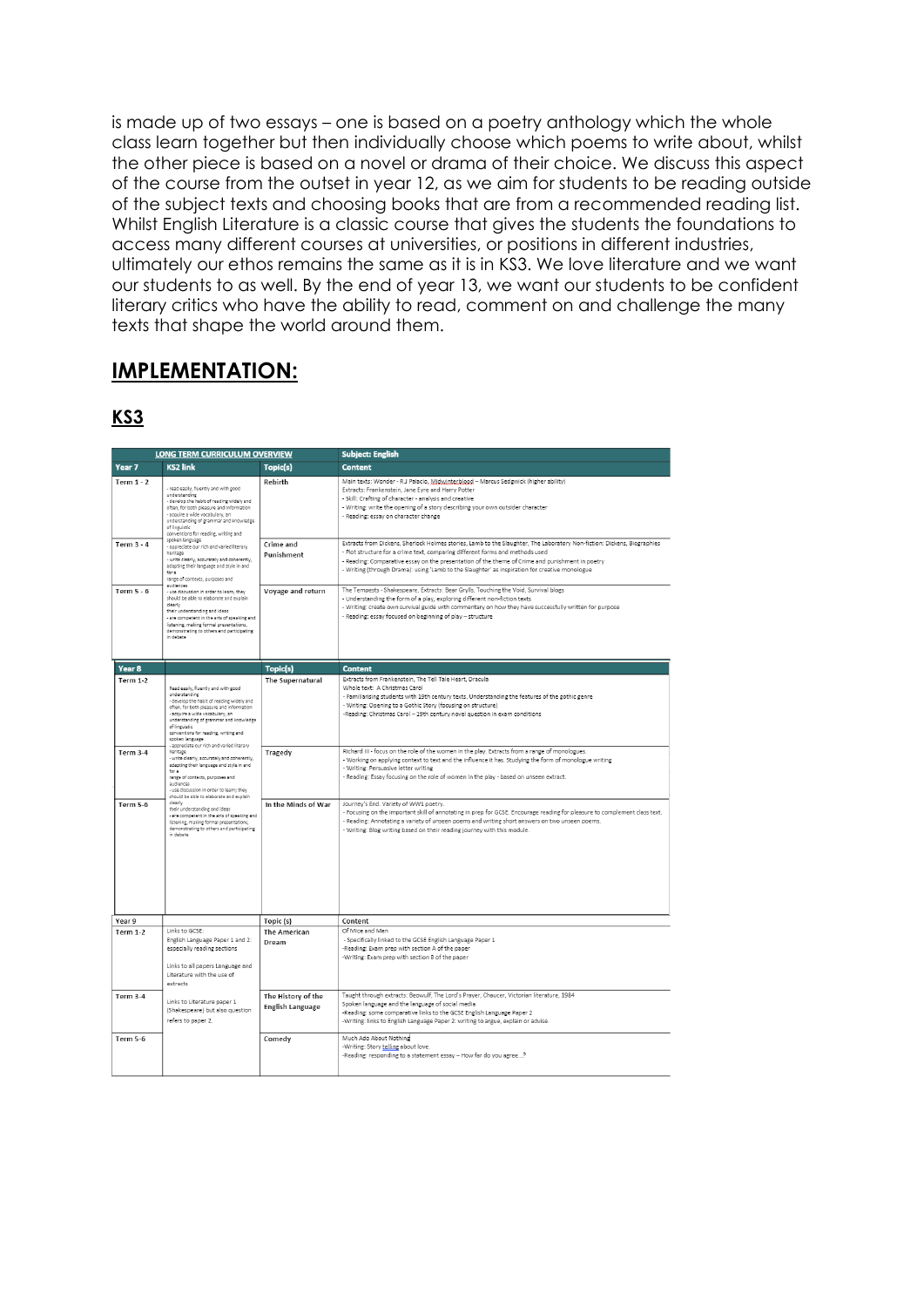Medium term plans include:

- Root enquiry and key enquiry questions
- Key Knowledge, Skills and Understanding (delivered through know, apply,

extend learning objectives/outcomes)

- Duration

- Planned assessment of student progress and impact of taught curriculum with direct links to assessment cycle

- Assessment and improvement opportunities (DIRT)
- SMSC
- Literacy and Numeracy
- Opportunities to extend learning
- Enterprise skills
- Appropriate challenge and differentiation opportunities
- Lesson ideas to support excellent teaching linked to resource bank

| Term                         | <b>Teaching focus</b>                                                                                                                                                                                                                                                                                                                                                                                                                                |  | <b>Internal assessment</b>                                                                                                                                                        | Links to papers and<br>skills                                                                           |  |
|------------------------------|------------------------------------------------------------------------------------------------------------------------------------------------------------------------------------------------------------------------------------------------------------------------------------------------------------------------------------------------------------------------------------------------------------------------------------------------------|--|-----------------------------------------------------------------------------------------------------------------------------------------------------------------------------------|---------------------------------------------------------------------------------------------------------|--|
| Autumn 1<br>8.2              | Modern Prose will be taught over the two terms whilst<br>interweaving skills for English Language paper 1 writing<br>section. The focus should be on the modern text, however<br>writing skills should be taught by using the text as<br>stimulus.                                                                                                                                                                                                   |  |                                                                                                                                                                                   | <b>English Literature Paper 2</b><br>English Language Paper 1<br>English Language Paper2,<br>section B. |  |
|                              | Modern Prose - English Literature Paper 2<br>Higher and middle set: Lord of the Flies<br>Lower set: Blood Brothers<br>Plnt                                                                                                                                                                                                                                                                                                                           |  | <b>October half term:</b><br>Autumn term 2 - English Language Paper<br>1, section $B -$ writing<br>(24 marks for content and organisation<br>and 16 marks for technical accuracy) |                                                                                                         |  |
|                              | - Themes<br>- Language and structural analysis<br>- Characters<br>a.<br>Learning and recalling quotes<br>Interweaving narrative writing skills - English Language                                                                                                                                                                                                                                                                                    |  | December:<br>Autumn term 1 - English Literature<br>Paper 2, section A - based on Modern<br>prose text                                                                             |                                                                                                         |  |
|                              | Paper 1, section B.<br>- Aspects of narrative<br>Structure<br>- Vocabulary<br>Range of sentence types and punctuation                                                                                                                                                                                                                                                                                                                                |  |                                                                                                                                                                                   |                                                                                                         |  |
| Last two<br>weeks of<br>term | Paper 1 mini scheme - Section A: Reading<br>Inference<br>Understanding 19 <sup>th</sup> , 20 <sup>th</sup> and 21 <sup>st</sup> century non-fiction<br>texts<br>Language analysis<br>- Evaluation                                                                                                                                                                                                                                                    |  | Christmas holiday homework:<br>Complete extended practice answer for<br>Lang Paper 1, section A.                                                                                  |                                                                                                         |  |
| Spring 1 &                   | Poetry and unseen poetry will be taught across two terms -<br>the expectation will be that the entire cluster is completed,<br>along with unseen practice. English Language Paper 2<br>section B skills will be interweaved                                                                                                                                                                                                                          |  |                                                                                                                                                                                   | <b>English Literature paper 2</b>                                                                       |  |
|                              | Anthology - Power and Conflict - English Literature Paper<br>$\overline{2}$<br>- Themes<br>Poems should be taught<br>- Form<br>in pairs so that there is a<br>- Poetic terminology<br>constant emphasis on<br>- Analysis<br>comparison. Treat poems<br>Comparison<br>$\overline{a}$<br>from anthology as<br>unseen.<br><b>Unseen poetry</b><br>Speaker<br>- Setting<br>- Form and structure<br>- Language<br>- Themes and ideas<br>Personal response |  | <b>February Half Term:</b><br>English Literature paper 2, section C-<br>poetry unseen (not comparison at this<br>stage)                                                           |                                                                                                         |  |
|                              |                                                                                                                                                                                                                                                                                                                                                                                                                                                      |  | Easter - English Literature paper 2,                                                                                                                                              |                                                                                                         |  |
|                              |                                                                                                                                                                                                                                                                                                                                                                                                                                                      |  | sections B (anthology) Full poetry<br>section                                                                                                                                     |                                                                                                         |  |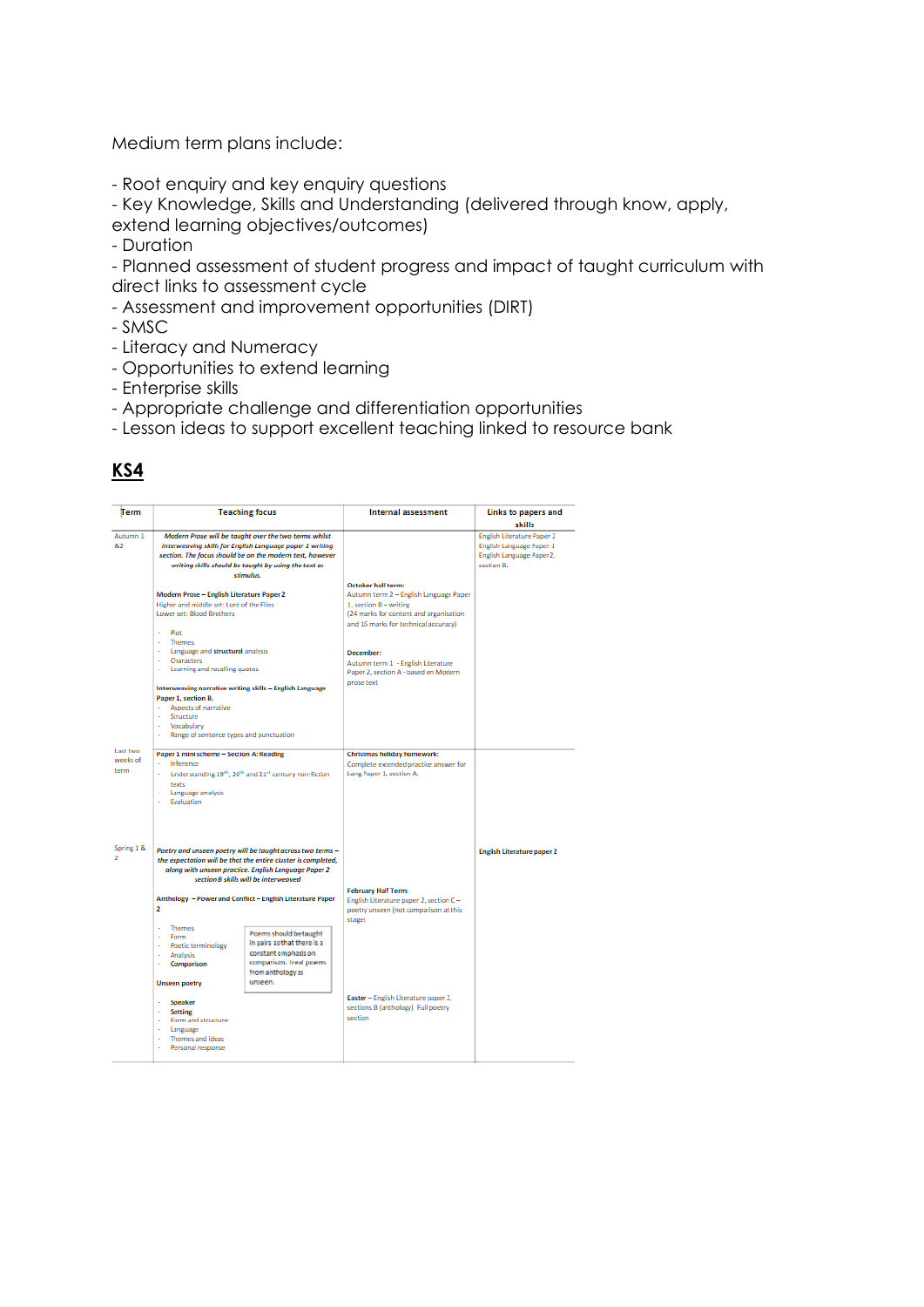| Summer                                                                   | Shakespeare will be taught over two terms                                                                                                                                                                                                                                                                                                                                                                                |                                                                                                                                                                                                                                                                                         |  |
|--------------------------------------------------------------------------|--------------------------------------------------------------------------------------------------------------------------------------------------------------------------------------------------------------------------------------------------------------------------------------------------------------------------------------------------------------------------------------------------------------------------|-----------------------------------------------------------------------------------------------------------------------------------------------------------------------------------------------------------------------------------------------------------------------------------------|--|
| 1&2<br>Last two<br>weeks of<br>term                                      | Shakespeare, Macbeth- English Literature Paper 1<br><b>Themes</b><br>Plot and structure<br>- Characterisation<br>- Language<br>Context<br>- Working with 'unseen' extracts from the text<br>Spoken Language task<br>This should be used as a revision task for Shakespeare.<br>(Plan and prepare a 3-5 minute presentation on a topic<br>related to the text the students have been studying)<br>- Present ideas clearly | May Half Term - English Literature Paper<br>1, Section A - Shakespeare (prepared<br>extract from early on in the text)<br>Before Summer Holidays - English<br>Literature Paper 1, Section A-<br>Shakespeare (unseen extract from<br>anywhere in the text)<br><b>Internal assessment</b> |  |
|                                                                          | - Interesting use of vocabulary<br>Respond confidently to questions                                                                                                                                                                                                                                                                                                                                                      |                                                                                                                                                                                                                                                                                         |  |
| Autumn 1&<br>D.                                                          | 19th Century text - English Literature Paper 1<br>Upper and middle sets: Jekyll and Hyde<br>Lower set: A Christmas Carol<br><b>Themes</b><br>- Plot and structure<br>- Characterisation<br>- Language<br>Context<br>- Working with 'unseen' extracts from the text                                                                                                                                                       | <b>October Half Term:</b><br>Paper 1, section B (prepared extract from<br>beginning of text)<br><b>Early December:</b><br>Paper 1, section B (unseen extract from<br>anywhere in the text)                                                                                              |  |
| Last two<br>weeks of<br>term                                             | English Language Paper 2, section A mini-scheme<br>Mini-scheme-Reading section: Crime and punishment<br>- Inference<br>- Understanding 19 <sup>th</sup> , 20 <sup>th</sup> and 21 <sup>st</sup> century non-fiction<br>texts<br>- Comparison<br>- Language analysis                                                                                                                                                      | Christmas holiday homework:<br>Complete extended practice answer for<br>Lang Paper 1, section A.<br>REVISION OF ALL LITERATURE TEXTS -<br><b>Homework booklet</b>                                                                                                                       |  |
| <b>Spring</b><br>term $1$ :<br>January<br>February<br>until half<br>term | <b>English Language Paper 1, Section A</b><br>Taught with focus on each individual questions<br><b>Writing practice for both English Papers</b><br><b>Specific teaching of skills</b>                                                                                                                                                                                                                                    | February Half Term: English Language<br>Paper <sub>1</sub>                                                                                                                                                                                                                              |  |
| Spring<br>Term 2<br>$Feb -$<br>March<br>April                            | <b>English Language Paper 2, Section A</b><br>Focus should be on comparison and confidence with 19 <sup>th</sup><br>and 20 <sup>th</sup> unseen non-fiction texts.<br><b>Literature revision</b>                                                                                                                                                                                                                         | End of March: English Language Paper 2                                                                                                                                                                                                                                                  |  |
|                                                                          |                                                                                                                                                                                                                                                                                                                                                                                                                          |                                                                                                                                                                                                                                                                                         |  |

Medium term plans include:

- Root enquiry and key enquiry questions

- Key Knowledge, Skills and Understanding (delivered through know, apply,

extend learning objectives/outcomes)

- Duration

- Planned assessment of student progress and impact of taught curriculum with direct links to assessment cycle

- Assessment and improvement opportunities (DIRT)
- SMSC
- Literacy and Numeracy
- Opportunities to extend learning
- Enterprise skills
- Appropriate challenge and differentiation opportunities
- Lesson ideas to support excellent teaching linked to resource bank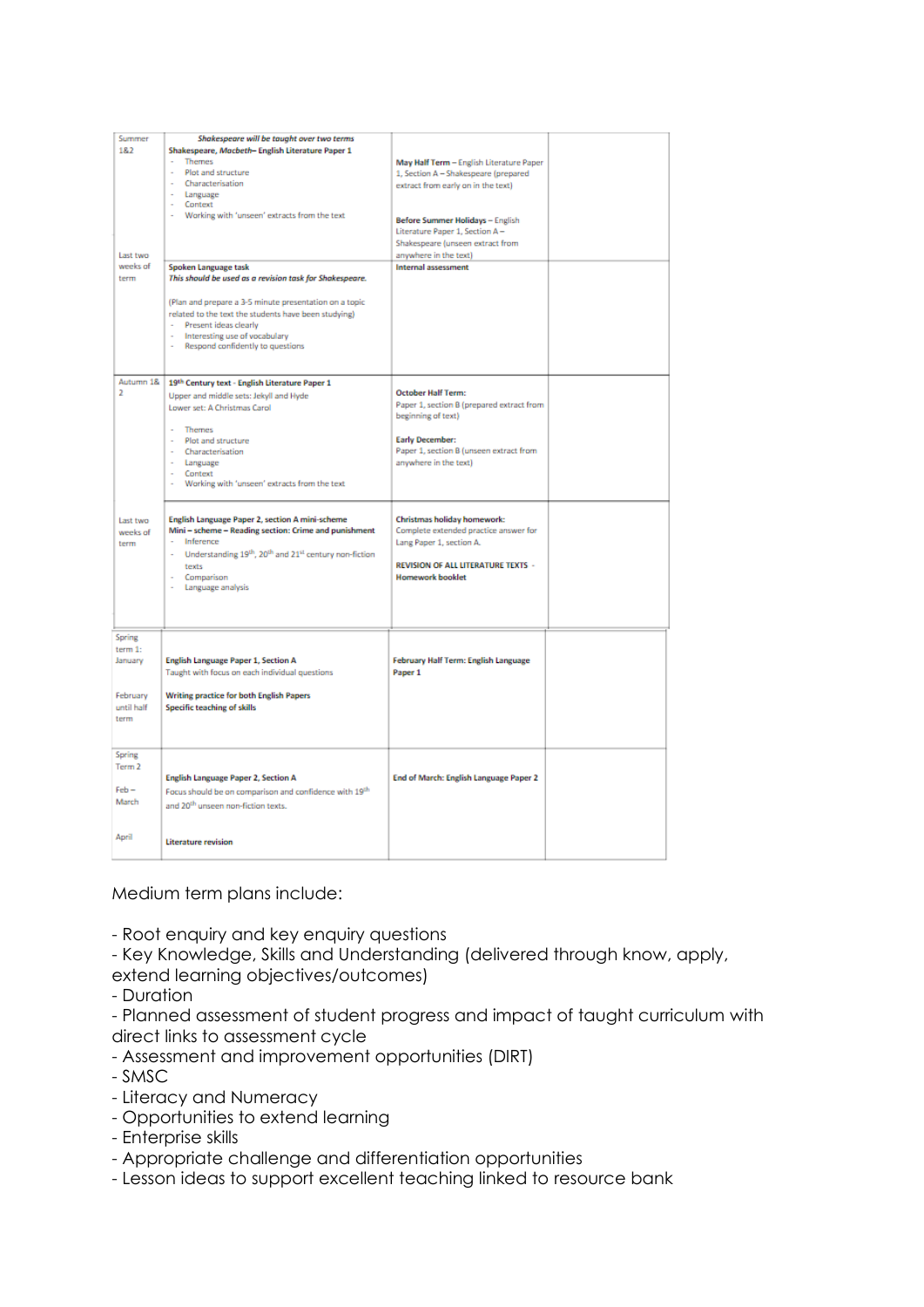KS5 documents overviews, planning and resources can be found [here.](https://greatwesternacademyswindon-my.sharepoint.com/personal/hhoughton_gwacademy_co_uk/_layouts/15/onedrive.aspx?viewid=c364b487%2D1e88%2D463f%2D91b2%2De8cde6b22a2f&id=%2Fsites%2FTeachingStaff%2FShared%20Documents%2FGeneral%2FSubject%20Teaching%20Resources%2FEnglish%2FKS5&listurl=https%3A%2F%2Fgreatwesternacademyswindon%2Esharepoint%2Ecom%2Fsites%2FTeachingStaff%2FShared%20Documents)

### **IMPACT:**

#### **Internal assessment**

Across key stages 3 and 4, the English department follow an assessment cycle (please see below). This has been implemented to ensure that regular and varied feedback creates efficient and measurable progress. The students will in turn become used to using self and peer assessment with regulated objectives, whole class feedback and detailed individual teacher feedback. Unlike previous years, there is now a very real onus on knowledge retrieval and understanding in English, and as a result of prioritising this in our curriculum, we have accordingly adapted our way of assessing by ensuring that pupils and teachers clearly track their progress in low stake testing. This is an effective and more tangible way of quickly accessing levels of progress in KS4.

KS4 and 5 will of course assess summative work using the exam board mark schemes. Key stage 3 however will use the progress maps (found [here\)](https://greatwesternacademyswindon.sharepoint.com/:w:/r/sites/TeachingStaff/_layouts/15/Doc.aspx?sourcedoc=%7B683C635E-4F64-4418-8E09-1D4E6C9C2048%7D&file=English%20Progress%20Maps%20KS3%20Reading%20and%20Writing%20-%20Copy.docx&action=default&mobileredirect=true), which emulate the grading and assessment objectives found at GCSE. The students are aware of the progress maps and levels as they are visible in classrooms and are documents that are used twice a term with their summative work feedback. The students should be able to confidently discuss these levels and how they indicate progress being made. Following school policy, all work relating to feedback in their books is on yellow paper.

#### **Results**

External results for GCSE and A-level will ultimately determine the progress that has been made, but whilst we await this data, we use internal tracking sheets (found here) to help predict outcomes.

In the absence of the data, over the last couple of years, we have used GL assessment to help identify areas of strength and weakness in our cohorts. The initial data for our founding year was outstanding and has since been measurably good. This data can be found here.

#### **Moderation**

Internal standardisation will takes place for all key stages at the beginning of the academic year before any summative assessments. The HOF, 2<sup>nd</sup> in department and any examiners in the team lead these sessions with resources form exam board (preferably) or from previous years. Moderation then occurs at regular intervals

### **KS5**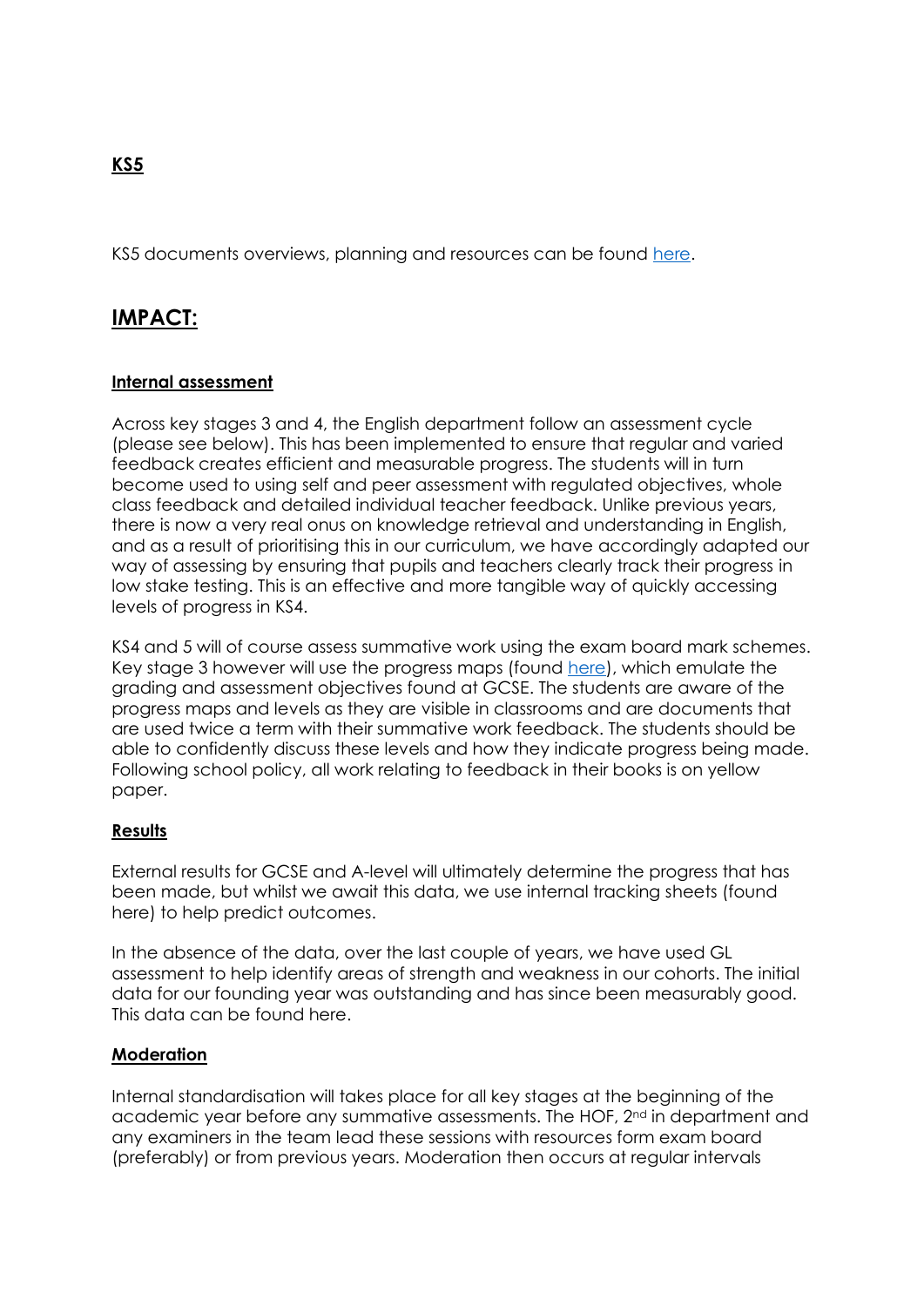throughout the academic year to ensure standards, parity and understanding of the courses.

#### **Work reviews**

Whole school work reviews are held at least three times a year, nonetheless, the department runs our own 'Book Looks' internally to ensure parity and thoroughness with the pupils' learning and the teachers' delivery of the subject. Work reviews are used as a source of CPD within the department: staff are encouraged or invited to be part of the process in order to gauge and compare other students' work. Work reviews are a quick and accessible way of measuring progress and to track the students' learning journey.

#### **Student voice**

Whilst data and grades ultimately underpin progress being made by students, it is important for us a department that we have honesty and communication with our pupils. As a result, the students in all year groups, will be surveyed 3 times a year asking for their thoughts on lessons, teachers, subject matter and progress. All teachers will be expected to ask their groups to carry out the survey and the data and findings will be scrutinised as a department. This is not a punitive measure or a policy that will be used in performance management targets, but is merely a way of the English staff communicating with their classes and ensuring that we are getting the best from our pupils.

#### **Enterprise skills**

In line with the whole school drive to implement enterprise, the department will explicitly teach creative and listening skills. The students will track their progress (in tutor times).

**Assessment cycle**